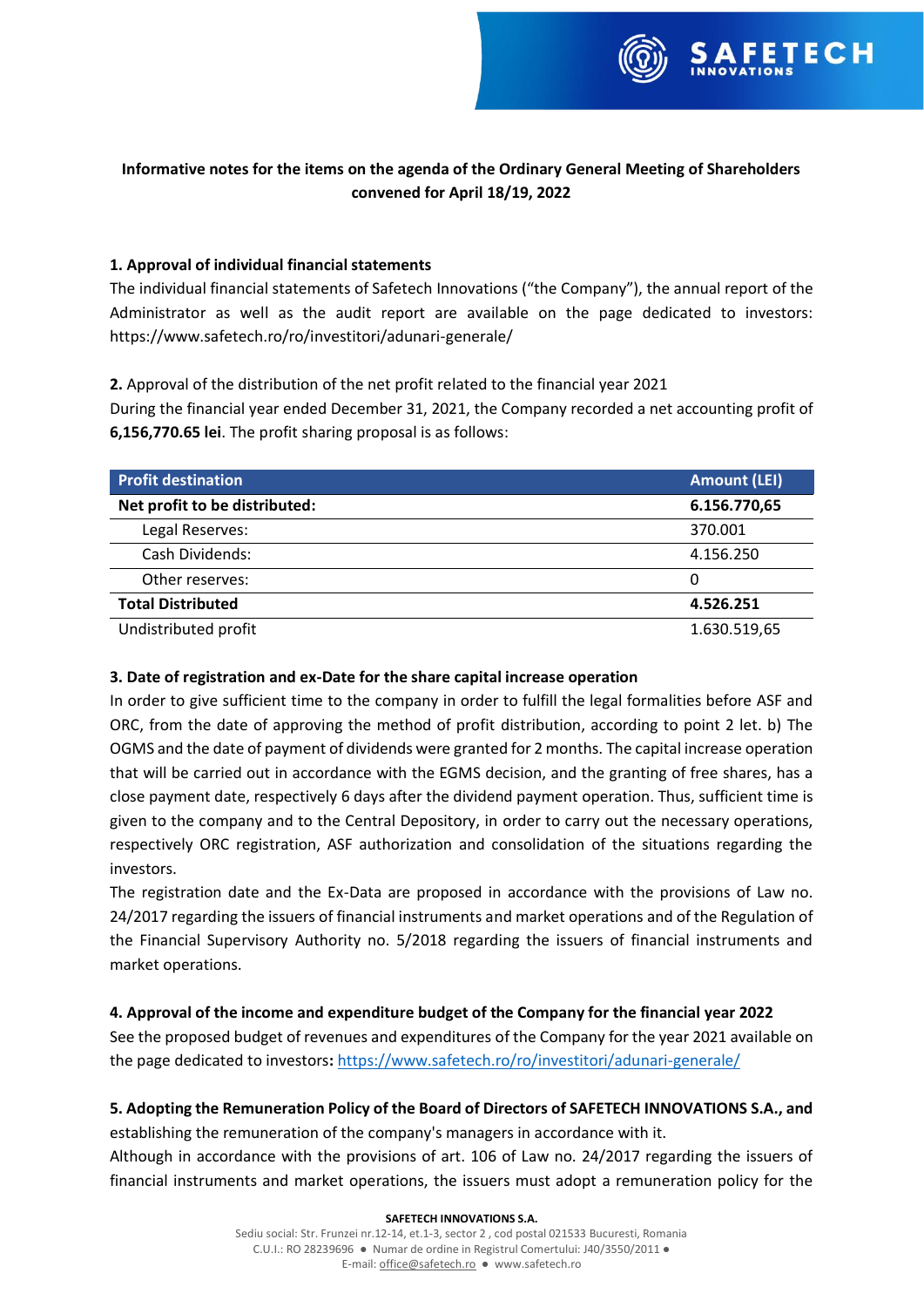

members of the management bodies, article 123 of the same law, no. 24/2017 regarding the issuers of financial instruments and market operations does not include this obligation also for the companies whose securities are traded within the multilateral trading system, AeRO (AeRO market).

However, the company wishes to inform the shareholders accordingly about the remuneration granted to the management bodies and, at the same time, to comply with the applicable legal provisions, respectively of the Corporate Governance Code of BVB, in case of favorable approval by EGMS of admission to Safetech shares. on the BVB Regulated Market.

Thus, the Company decides to include on the agenda the OGMS, the approval of the Remuneration Policy for the members of the management bodies and the establishment of their remuneration in accordance with the provisions of this policy, starting with the date of adoption of the General Assembly Schedules.

The Remuneration Policy is available on the page **dedicated to investors: <https://www.safetech.ro/ro/investitori/adunari-generale/>**

# **6. Approval of the Remuneration Report of the Company's management related to the activity carried out in 2021,**

In accordance with the provisions of 107 of Law no. 24/2017 regarding the issuers of financial instruments and operations, the issuers must draw up and present to the shareholders a remuneration report regarding the activity of the members of the management bodies from the last fiscal year.

As in the case of the remuneration policy, article 123 of Law no. 24/2017 regarding the issuers of financial instruments and market operations does not include this obligation also for the issuers whose securities are traded within the multilateral trading system, AeRO (AeRO market).

However, the company wants to properly inform the shareholders about the remuneration granted to the management bodies.

Thus, the Company decides to include on the agenda the OGMS, the approval of the Remuneration Report of the members of the management bodies, respectively of the Sole Administrator for its activity in 2021.

# **7. Approval of the discharge of the Sole Administrator for the activity related to the financial year 2021;**

The discharge is proposed in accordance with the provisions of Law no. 31/1990 regarding the companies and the constitutive act of the Company, considering the annual report of the Administrator regarding the activity during 2021 and the financial statements, which are available on the page dedicated to investors: [https://www.safetech.ro/ro / investors / general meetings](https://www.safetech.ro/ro%20/%20investors%20/%20general%20meetings%20/) **/**

## **8. Informing the shareholders regarding the resignation of the sole director of the Company**

With the abolition of the position of Sole Administrator, by adopting a Articles of Incorporation which stipulates that the administration of the Company is carried out by a Board of Directors, the mandate of the Sole Administrator ceases.

# **9. Approval of the establishment of a board of directors of the Company consisting of 3 (three) members.**

Given the best corporate governance practices, the company recommends to shareholders the formation of a Board of Directors. Given the size of the company, the proposal to shareholders is to appoint a three-member board.

#### **SAFETECH INNOVATIONS S.A.**